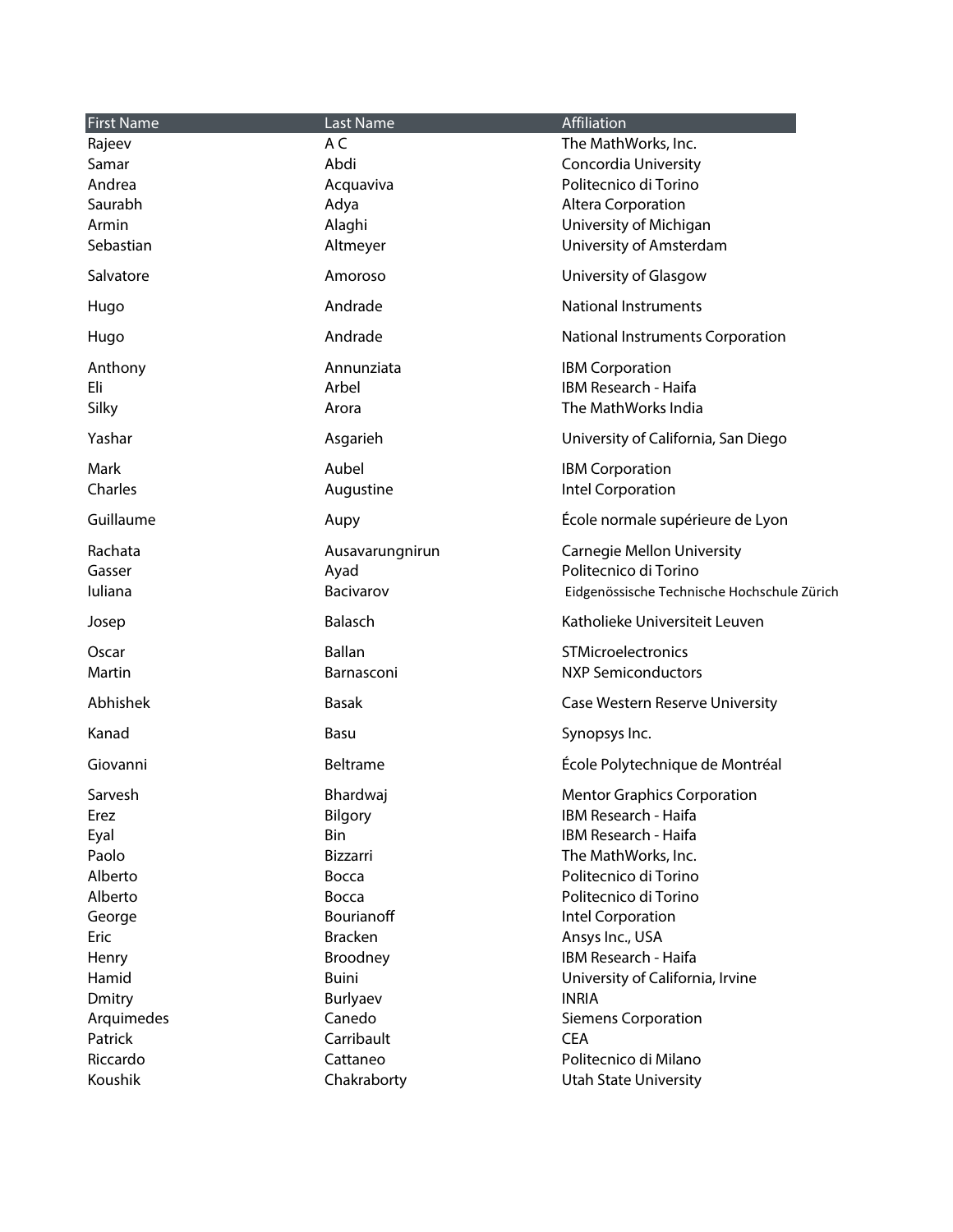| Rajat Subhra | Chakraborty      | Indian Institute of Technology<br>Kharagpur |
|--------------|------------------|---------------------------------------------|
| Krishna      | Chakravadhanula  | Cadence Design Systems, Inc.                |
| <b>Vikas</b> | Chandra          | ARM Ltd.                                    |
| Hung-Sheng   | Chang            | National Taiwan University                  |
| Kevin        | Chang            | <b>Carnegie Mellon University</b>           |
| Yu-Ming      | Chang            | <b>National Taiwan University</b>           |
| Gustavo      | Chaparro-Baquero | Florida International University            |
| Subho        | Chatterjee       | Intel Corporation                           |
| Bo           | Chen             | <b>Portland State University</b>            |
| Doris        | Chen             | Altera Corporation                          |
| Fred         | Chen             | <b>National Taiwan University</b>           |
| Hung-Ming    | Chen             | National Chiao Tung University              |
| Hung-Ming    | Chen             | National Chiao Tung University              |
| Ke           | Chen             | Oracle                                      |
| Ke           | Chen             | Oracle                                      |
|              | Chen             |                                             |
| Ke           |                  | Oracle                                      |
| Liang        | Chen             | National University of Singapore            |
| Mingsong     | Chen             | <b>East China Normal University</b>         |
| Wen          | Chen             | <b>Freescale Semiconductor</b>              |
| Sheng-Wei    | Cheng            | <b>National Taiwan University</b>           |
| Wu-Tung      | Cheng            | <b>Mentor Graphics Corporation</b>          |
| David        | Chinnery         | <b>Mentor Graphics Corporation</b>          |
| Wonjoon      | Choi             | Oracle                                      |
| Salim        | Chowdhury        | Oracle                                      |
| <b>Brian</b> | Cline            | ARM Ltd.                                    |
| Kai          | Cong             | <b>Portland State University</b>            |
| Jose         | Costa            | INESC-ID / Tecnico, ULisboa                 |
|              |                  | Sant'Anna School of Advanced                |
| Fabio        | Cremona          | <b>Studies</b>                              |
| György       | Csaba            | University of Notre Dame                    |
| Rodney       | Cummings         | National Instruments Corporation            |
| Rodney       | Cummings         | National Instruments Corporation            |
| Bing         | Dai              | <b>IBM Corporation</b>                      |
| Anup         | Das              | National University of Singapore            |
| Shidhartha   | Das              | ARM Ltd.                                    |
| Abhijit      | Davare           | Intel Corporation                           |
| Abhijit      | Davare           | Intel Corporation                           |
| Ruan         | de Clercq        | Katholieke Universiteit Leuven              |
| Flavio       | de Paula         | <b>IBM Corporation</b>                      |
| Jeroen       | Delvaux          | Katholieke Universiteit Leuven              |
| Alper        | Demir            | Koc University                              |
| Jyotirmoy    | Deshmukh         | <b>Toyota Technical Center</b>              |
| Shyam        | Devarakond       | Intel Corporation                           |
| Olga         | Diamante         | STMicroelectronics                          |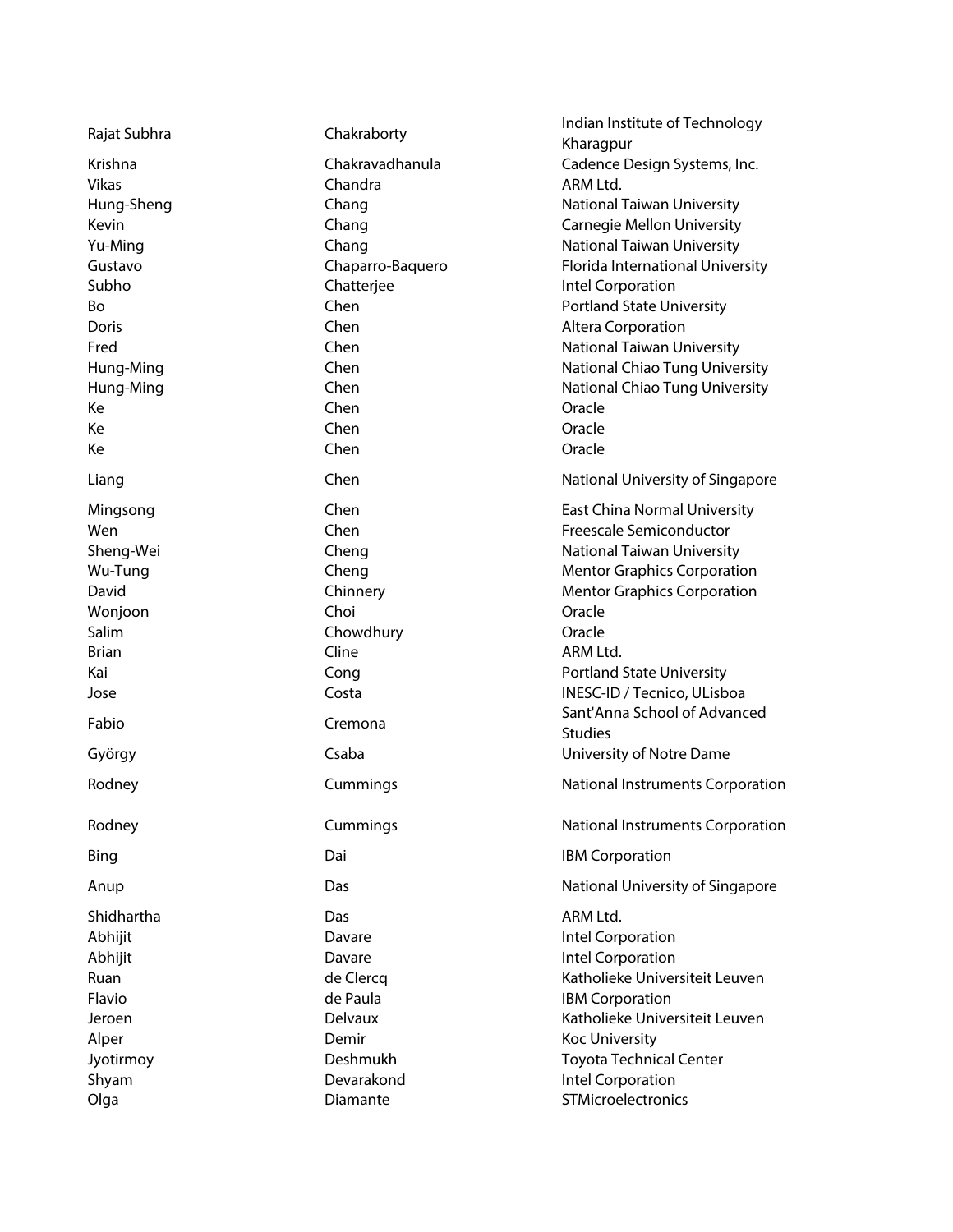| Huping<br><b>Trung Anh</b><br>Alex<br>Sergei<br>Gunhan                            | Ding<br>Dinh<br>Doboli<br>Dolgov<br>Dundar                                                   | <b>HiSilicon Research Center</b><br>Ritsumeikan University<br><b>SUNY Binghamton</b><br><b>Mentor Graphics Corporation</b><br>Boğaziçi University<br>Qualcomm Technologies,                                                                                             |
|-----------------------------------------------------------------------------------|----------------------------------------------------------------------------------------------|-------------------------------------------------------------------------------------------------------------------------------------------------------------------------------------------------------------------------------------------------------------------------|
| Rajiv                                                                             | Dunne                                                                                        | Incorporated                                                                                                                                                                                                                                                            |
| Carl<br>Lieven<br>Ming<br>Hua-Wei<br>Zhen<br>Farimah<br>Mohammad<br>Greg<br>Ayman | Ebeling<br>Eeckhout<br>Fan<br>Fang<br>Fang<br>Farahmandi<br>Fattah<br>Faust<br>Fayed         | Altera Corporation<br><b>Ghent University</b><br>Florida International University<br><b>National Taiwan University</b><br>Advanced Micro Devices, Inc.<br>University of Florida<br><b>Carnegie Mellon University</b><br>University of Virginia<br>Iowa State University |
| Peter                                                                             | Feldmann                                                                                     | D.E. Shaw                                                                                                                                                                                                                                                               |
| Philip                                                                            | Feng                                                                                         | Case Western Reserve University                                                                                                                                                                                                                                         |
| Jorge<br>David<br>William<br><b>Nicolas</b><br>Michele<br>Michael<br>Raviv        | Fernandez Villena<br><b>Fick</b><br>Fornaciari<br>Fournel<br>Franceschini<br>Frischke<br>Gal | Massachusetts Institute of<br>Technology, MA, USA<br>University of Michigan<br>Politecnico di Milano<br>Université de Grenoble-Alpes<br><b>IBM Corporation</b><br><b>Bosch Germany</b><br><b>IBM Research - Haifa</b>                                                   |
| Amlan                                                                             | Ganguly                                                                                      | Rochester Institute of Technology                                                                                                                                                                                                                                       |
| Jhih-Rong<br>Hui                                                                  | Gao<br>Geng                                                                                  | University of Texas at Austin<br>Missouri University of Science and<br>Technology                                                                                                                                                                                       |
| Arkadeb                                                                           | Ghosal                                                                                       | National Instruments Corporation                                                                                                                                                                                                                                        |
| Arkadeb                                                                           | Ghosal                                                                                       | National Instruments Corporation                                                                                                                                                                                                                                        |
| Santosh<br><b>Benedikt</b>                                                        | Ghosh<br>Gierlichs                                                                           | Intel Corporation<br>Katholieke Universiteit Leuven                                                                                                                                                                                                                     |
| Paolo                                                                             | Giusto                                                                                       | General Motors Research &<br>Development                                                                                                                                                                                                                                |
| Gregor<br>Juan                                                                    | Goessler<br>Gómez Luna                                                                       | <b>INRIA</b><br>Universidad de Córdoba                                                                                                                                                                                                                                  |
| Kees                                                                              | Goossens                                                                                     | Eindhoven University of<br>Technology                                                                                                                                                                                                                                   |
| Lev                                                                               | Greenberg                                                                                    | IBM Research - Haifa                                                                                                                                                                                                                                                    |
| Daniel                                                                            | Grissom                                                                                      | University of California, Riverside                                                                                                                                                                                                                                     |
| <b>Tobias</b><br>Xiaoxiong                                                        | Grosser<br>Gu                                                                                | <b>INRIA</b><br><b>IBM Corporation</b>                                                                                                                                                                                                                                  |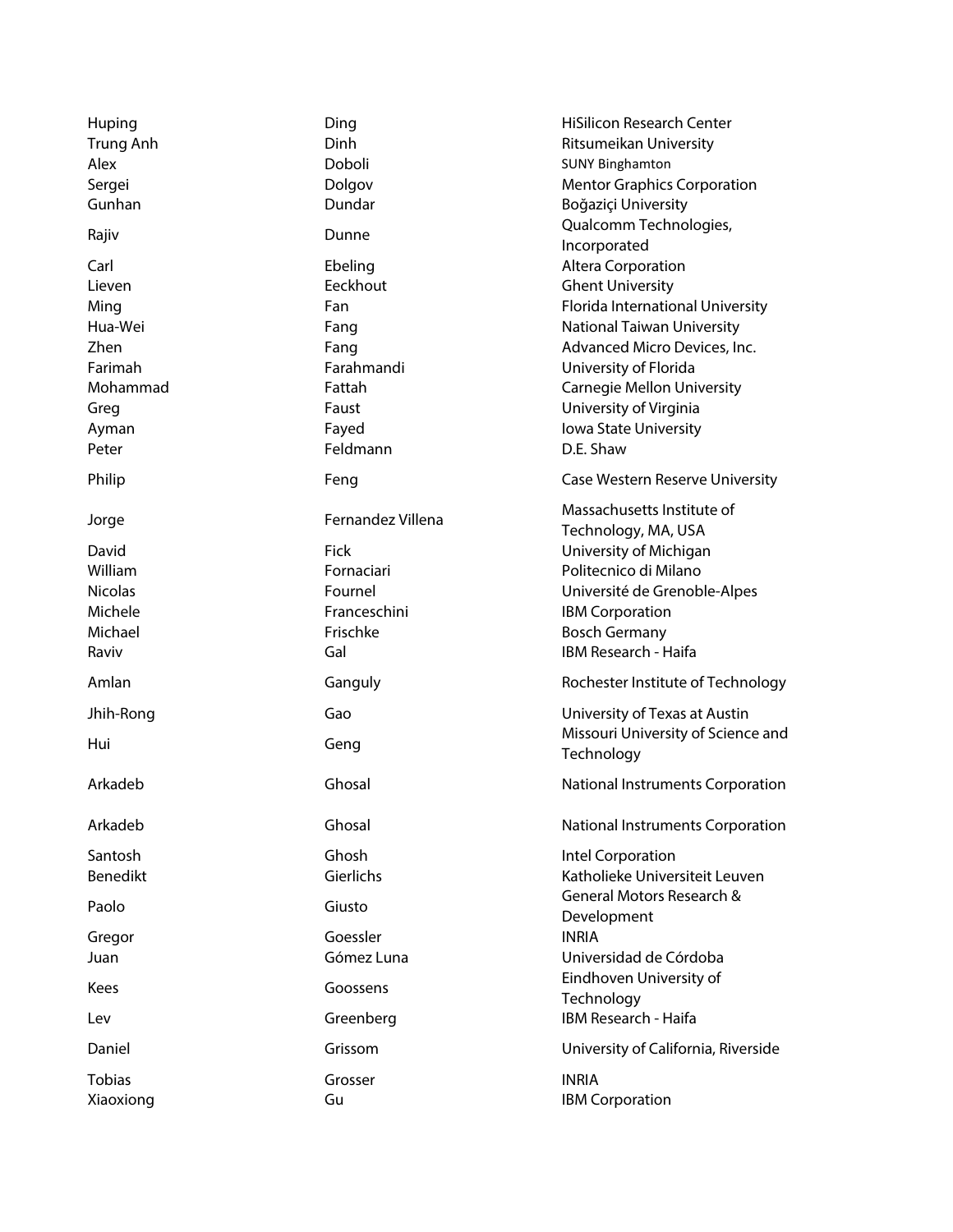| Adrien         | Guatto    | École Normale Supérieure                   |
|----------------|-----------|--------------------------------------------|
| Volkan         | Gunes     | University of California, Irvine           |
| Peter          | Gutberlet | Calypto Design Systems, Inc.               |
| <b>Bastian</b> | Haetzer   | University of Stuttgart                    |
| Qiushi         | Han       | Florida International University           |
| Shu-Jen        | Han       | <b>IBM Corporation</b>                     |
| Yiding         | Han       | Synopsys Inc.                              |
|                |           | Institute Of Computing                     |
| Yinhe          | Han       | Technology Chinese Academy of              |
|                |           | Sciences                                   |
| Zhi            | Han       | The MathWorks, Inc.                        |
| Kecheng        | Hao       | Xilinx                                     |
| Kimberley      | Harrison  | <b>Stanford University</b>                 |
| Christian      | Haubelt   | University of Rostock                      |
| Hao            | He        | <b>Texas A&amp;M University</b>            |
| Ku             | He        | University of Texas at Austin              |
|                |           |                                            |
| Tina           | He        | Case Western Reserve University            |
| Renato         | Hentschke | Intel Corporation                          |
| Karine         | Heydemann | University of Pittsburgh Medical<br>Center |
| Chien-Chung    | Ho        | National Taiwan University                 |
| Matthew        | Hogan     | <b>Mentor Graphics Corporation</b>         |
| Nuno           | Horta     | Technical University of Lisbon             |
| Dana           | How       | Altera Corporation                         |
|                |           | Massachusetts Institute of                 |
| Yu-Chung       | Hsiao     | Technology                                 |
| Jiang          | Hu        | <b>Texas A&amp;M University</b>            |
| Kai            | Huang     | <b>Technical University of Munich</b>      |
| Ruirui         | Huang     | Intel Corporation                          |
| Shao-Lun       | Huang     | Cadence Design Systems, Inc.               |
| Shi-yu         | Huang     | National Tsing Hua University              |
| Kihyun         | lm        | Seoul National University                  |
| Koji           | Inoue     | Kyushu University                          |
| Ciji           | Isen      | Advanced Micro Devices, Inc.               |
| Alexander      | lvrii     | IBM Research - Haifa                       |
| Kimmo          | Järvinen  | Katholieke Universiteit Leuven             |
| Rashmi         | Jha       | University of Toledo                       |
| Hui-Ru         | Jiang     | National Chiao Tung University             |
|                |           | University of Electronic Science           |
| wei            | Jiang     | and Technology of China                    |
| Xiaowei        | Jiang     | Intel Corporation                          |
| Xiaoqing       | Jin       | Toyota                                     |
| Yier           | Jin       | University of Central Florida              |
| Yier           | Jin       | University of Central Florida              |
| Gangwon        | Jo        | <b>Seoul National University</b>           |
| Andreja        | Jovic     | Columbia University                        |
| Wookeun        | Jung      | <b>Seoul National University</b>           |
| Shashidhar     | КC        | The MathWorks, Inc.                        |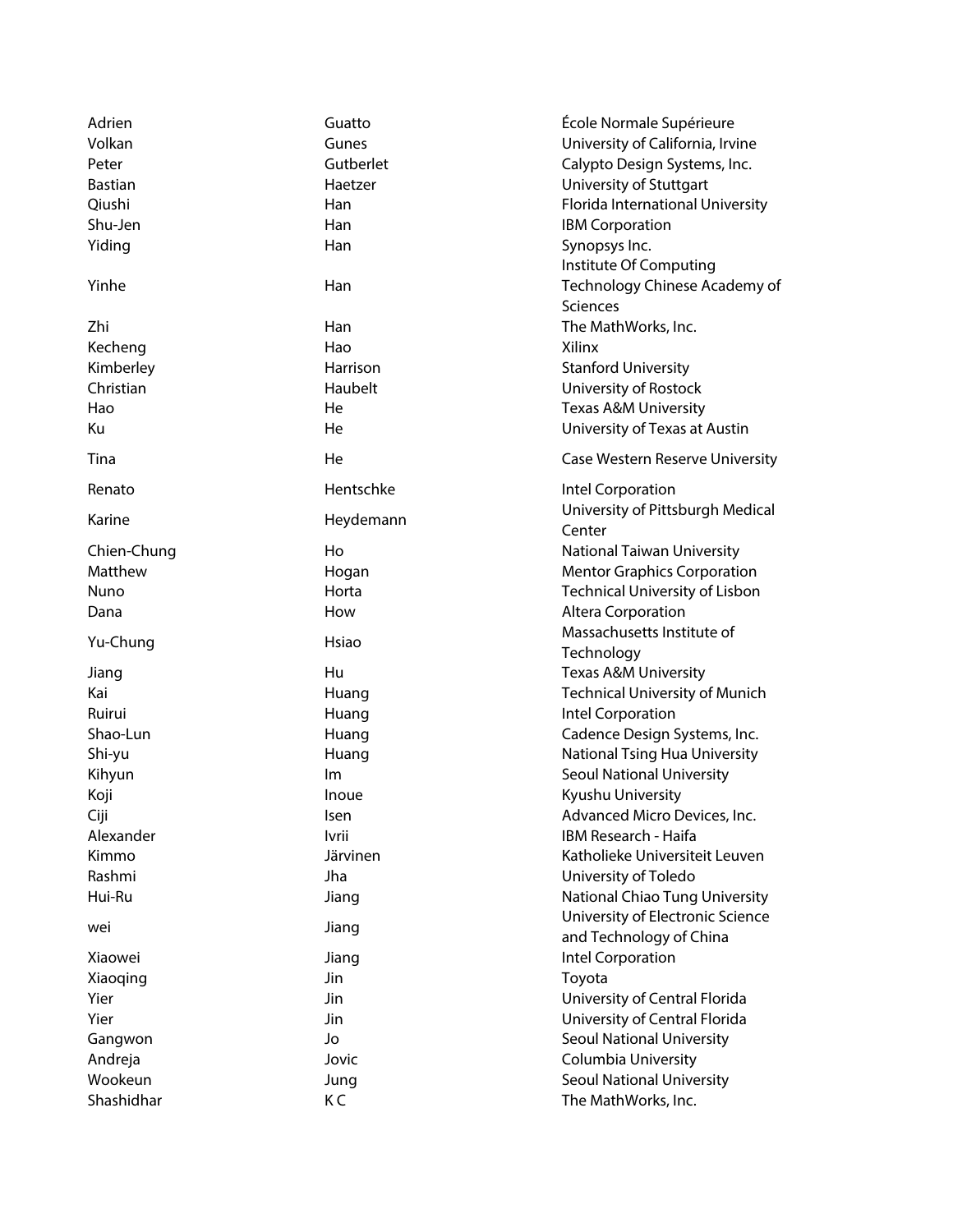| Wisam<br>Robert | Kadry<br>Kanzelman | <b>IBM Research - Haifa</b><br><b>IBM Corporation</b> |
|-----------------|--------------------|-------------------------------------------------------|
| Jim             | Kapinski           | <b>Toyota Technical Center</b>                        |
| David           | Kaplan             | Advanced Micro Devices, Inc.                          |
| Yoav            | Katz               | IBM Research - Haifa                                  |
|                 |                    | Qualcomm Technologies,                                |
| Anup            | Keval              | Incorporated                                          |
| Samira          | Khan               | <b>Carnegie Mellon University</b>                     |
|                 | Kim                | Seoul National University                             |
| Hongjune        | Kim                | Seoul National University                             |
| Junghyun        | Kim                |                                                       |
| Myung-Chul      |                    | <b>IBM Corporation</b>                                |
| Ryan            | Kim                | <b>Washington State University</b>                    |
| Sungchan        | Kim                | Chonbuk University                                    |
| Yoongu          | Kim                | <b>Carnegie Mellon University</b>                     |
| Younghyun       | Kim                | <b>Purdue University</b>                              |
| Masaaki         | Kondo              | The University of Tokyo                               |
| Alex            | Kondratyev         | Cadence Design Systems, Inc.                          |
| Joonho          | Kong               | <b>Rice University</b>                                |
| Heon-mo         | Koo                | Intel Corporation                                     |
| Anatoly         | Koyfman            | IBM Research - Haifa                                  |
| Vivek           | Kozhikkottu        | <b>Purdue University</b>                              |
| Aswin           | Krishna            | Case Western Reserve University                       |
| Dorothy         | Kucar              | $X+1$                                                 |
|                 |                    |                                                       |
| Dhireesha       | Kudithipudi        | Rochester Institute of Technology                     |
| Vijetha         | Kumar              | <b>Belcan Industries</b>                              |
| Zhao-Rong       | Lai                | National Taiwan University                            |
|                 |                    | The Chinese University of Hong                        |
| Ka Chun         | Lam                | Kong                                                  |
| Kai             | Lampka             | <b>Uppsala University</b>                             |
| Koen            | Langendoen         | Delft University of Technology                        |
| Martin          | Langhammer         | Altera Corporation                                    |
| Nasser          | Lashgarian Azad    | University of Waterloo                                |
| Isaac           | Lauer              | <b>IBM Corporation</b>                                |
| Donghyuk        | Lee                | <b>Carnegie Mellon University</b>                     |
| Yong-Jun        | Lee                | <b>Seoul National University</b>                      |
| Miriam          | Leeser             | Northeastern University                               |
| Τi              | Lei                | <b>Portland State University</b>                      |
| Jean-Yves       | L'Excellent        | <b>INRIA</b>                                          |
| Chaofan         | Li                 | <b>Texas A&amp;M University</b>                       |
| Juncao          | Li                 | <b>Microsoft Corporation</b>                          |
| Minming         | Li                 | City University of Hong Kong                          |
| Ruiming         | Li                 | Oracle                                                |
| Xin             | Li                 | <b>Carnegie Mellon University</b>                     |
| Yang            | Li                 | <b>Carnegie Mellon University</b>                     |
|                 | Li                 | Qualcomm Technologies,                                |
| Zhongqi<br>Eric | Liang              | Incorporated<br>Peking University                     |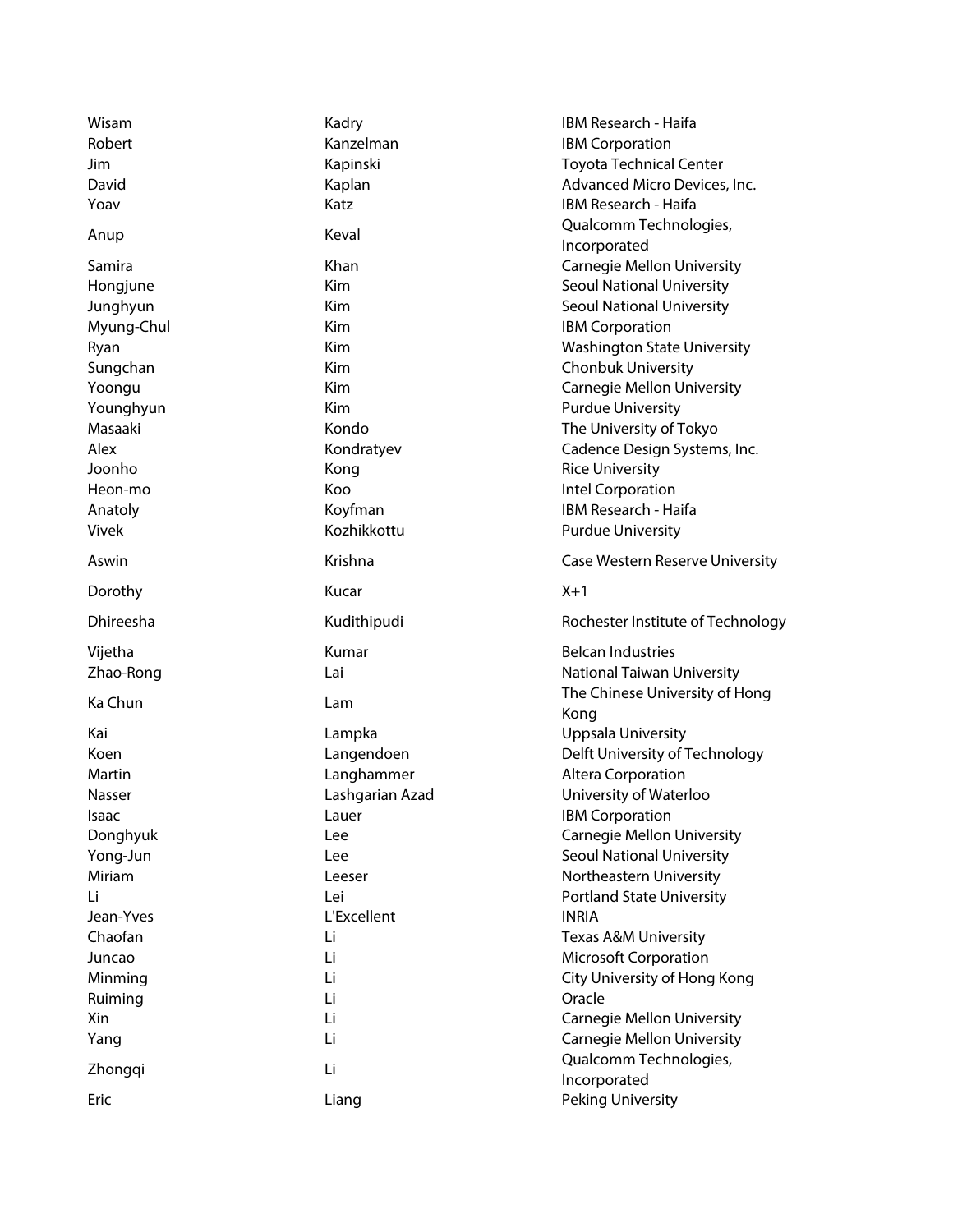| Bin         | Lin             | <b>Portland State University</b>                    |
|-------------|-----------------|-----------------------------------------------------|
| Po-Hung     | Lin             | National Chung Cheng University                     |
| Giuseppe    | Lipari          | Sant'Anna School of Advanced<br><b>Studies</b>      |
| Shuo        | Liu             | Florida International University                    |
| Wen-Hao     | Liu             | National Tsing Hua University                       |
| Mirko       | Loghi           | Universita' di Udine                                |
| <b>Nuno</b> | Lopes           | INESC-ID / Tecnico, ULisboa                         |
| Yan         | Luo             | <b>Duke University</b>                              |
| Yixin       | Luo             | <b>Carnegie Mellon University</b>                   |
| Alexey      | Lvov            | <b>IBM Corporation</b>                              |
| Xiaohan     | Ma              | Qualcomm Technologies,<br>Incorporated              |
| Torsten     | Maehne          | Laboratoire d'Informatique de<br>Paris <sub>6</sub> |
| Haroon      | Mahmood         | Politecnico di Torino                               |
| Zohaib      | Mahmood         | Massachusetts Institute of<br>Technology            |
| Abhranil    | Maiti           | Intel Corporation                                   |
| Harika      | Manem           | <b>SUNY Albany</b>                                  |
| Michail     | Maniatakos      | New York University Abu Dhabi                       |
| Theodore    | Manikas         | Southern Methodist University                       |
| Chiyu       | Mao             | Oracle                                              |
| Eitan       | Marcus          | IBM Research - Haifa                                |
| Oded        | Margalit        | IBM Research - Haifa                                |
| Amogh       | Margoor         | The MathWorks India                                 |
| Erik Jan    | Marinissen      | <b>IMEC</b>                                         |
| Michael     | Masin           | IBM Research - Haifa                                |
| Jeffrey     | McDaniel        | University of California, Riverside                 |
| Ting        | Mei             | Sandia National Laboratories                        |
| Gavin       | Meil            | <b>IBM Corporation</b>                              |
| Justin      | Meza            | <b>Carnegie Mellon University</b>                   |
| Ning        | Mi              | Cadence Design Systems, Inc.                        |
| Jin         | Miao            | University of Texas at Austin                       |
| Dean        | Michael Ancajas | <b>Utah State University</b>                        |
| Antonio     | Miele           | Politecnico di Milano                               |
| Azalia      | Mirhoseini      | <b>Rice University</b>                              |
| Sandeep     | Miryala         | Politecnico di Torino                               |
| Sandeep     | Miryala         | Politecnico di Torino                               |
| Subhashish  | Mitra           | <b>Stanford University</b>                          |
| Shinobu     | Miwa            | The University of Tokyo                             |
| Yehdhih     | Moctar          | University of California, Riverside                 |
| Swarup      | Mohalik         | Intel India                                         |
| Ronny       | Morad           | IBM Research - Haifa                                |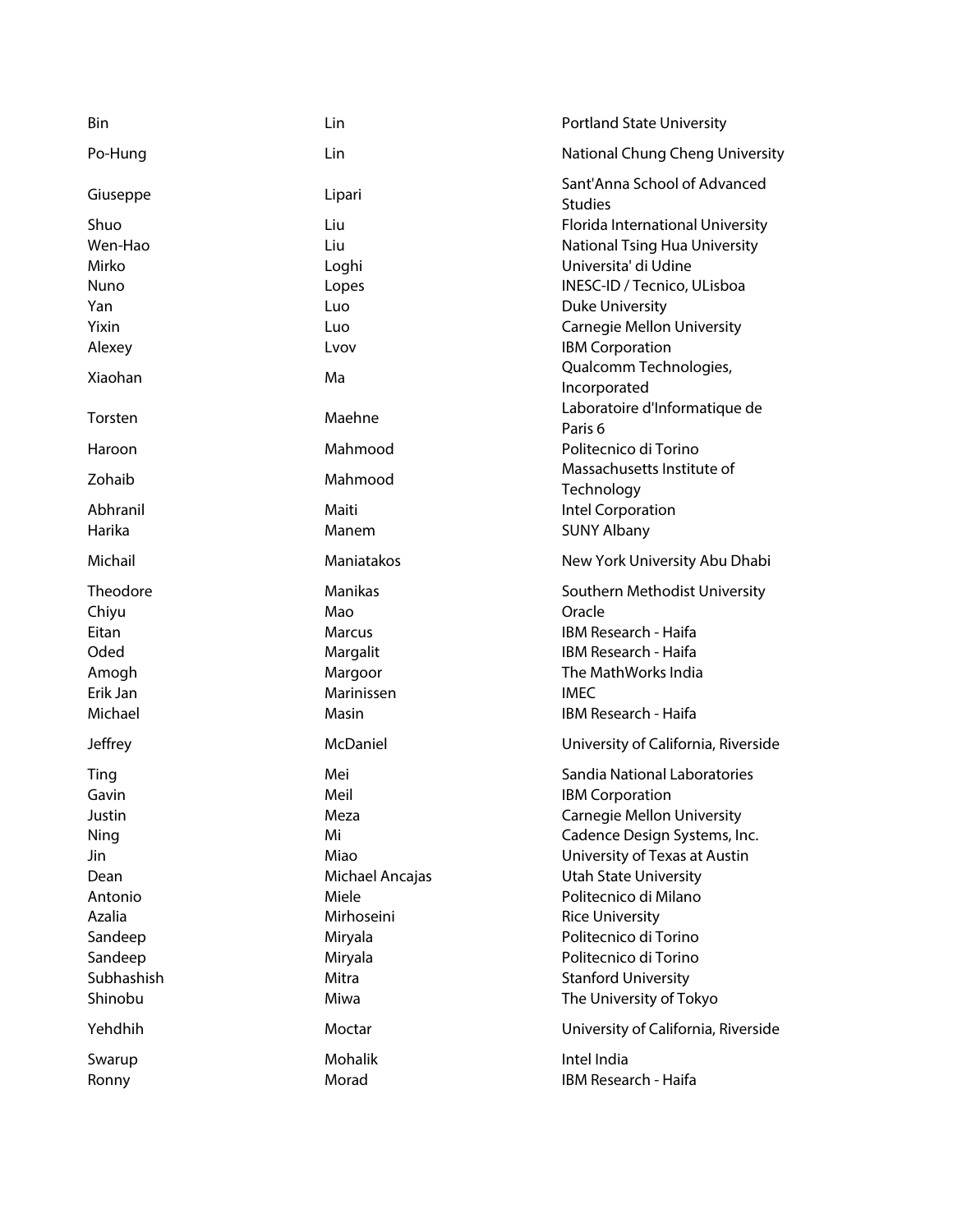| Debdeep           | Mukhopadhyay  | Indian Institute of Technology<br>Kharagpur |
|-------------------|---------------|---------------------------------------------|
| Olivier           | Muller        | Université de Grenoble-Alpes                |
| Wolfgang          | Muller        | Paderborn University                        |
| Arslan            | Munir         | <b>Rice University</b>                      |
| Jacob             | Murray        | <b>Washington State University</b>          |
|                   |               |                                             |
| Thannirmalai Somu | Muthukaruppan | National University of Singapore            |
| Benoit            | Nadeau-Dostie | <b>Mentor Graphics Corporation</b>          |
| Jeongho           | Nah           | <b>Seoul National University</b>            |
| Amir              | Nahir         | IBM Research - Haifa                        |
| Takashi           | Nakada        | The University of Tokyo                     |
| Mark              | Nakamoto      | Qualcomm Technologies,<br>Incorporated      |
| Kundan            | Nepal         | University of St. Thomas                    |
| Ziv               | Nevo          | IBM Research - Haifa                        |
| Dimin             | Niu           | Samsung                                     |
| Vijay             | Nori          | Advanced Micro Devices, Inc.                |
| Kenneth           | O'Neal        | University of California, Riverside         |
| Michael           | Orshansky     | University of Texas at Austin               |
| Jin               | Ouyang        | Nvidia                                      |
| Mustafa           | Ozdal         | Intel Corporation                           |
| Chin-Chiang       | Pan           | National Taiwan University                  |
|                   |               |                                             |
| Jacopo            | Panerati      | École Polytechnique de Montréal             |
|                   |               |                                             |
| David             | Papa          | <b>Broadway Technology LLC</b>              |
| Jungho            | Park          | <b>Seoul National University</b>            |
| Stan              | Park          | University of Rochester                     |
| Bogdan            | Pasca         | Altera Corporation                          |
| Edoardo           | Patti         | Politecnico di Torino                       |
| Somnath           | Paul          | Intel Corporation                           |
| Gennady           | Pekhimenko    | <b>Carnegie Mellon University</b>           |
| Steffen           | Peter         | University of California, Irvine            |
| Laurence          | Pierre        | <b>IMAG</b>                                 |
| Jim               | Plusquellic   | University of New Mexico                    |
| Wolfgang          | Porod         | University of Notre Dame                    |
| Alok              | Prakash       | National University of Singapore            |
| Mihai             | Pricopi       | National University of Singapore            |
| Sudhi             | Proch         | University of Florida                       |
| Disha             | Puri          | <b>Portland State University</b>            |
| Milos             | Puzovic       | The MathWorks, Inc.                         |
| Xiaoke            | Qin           | Nvidia                                      |
| Stephen           | Quay          | <b>IBM Corporation</b>                      |
| Sophie            | Quinton       | <b>INRIA</b>                                |
| Sivasankaran      | Rajamanickam  | Sandia National Laboratories                |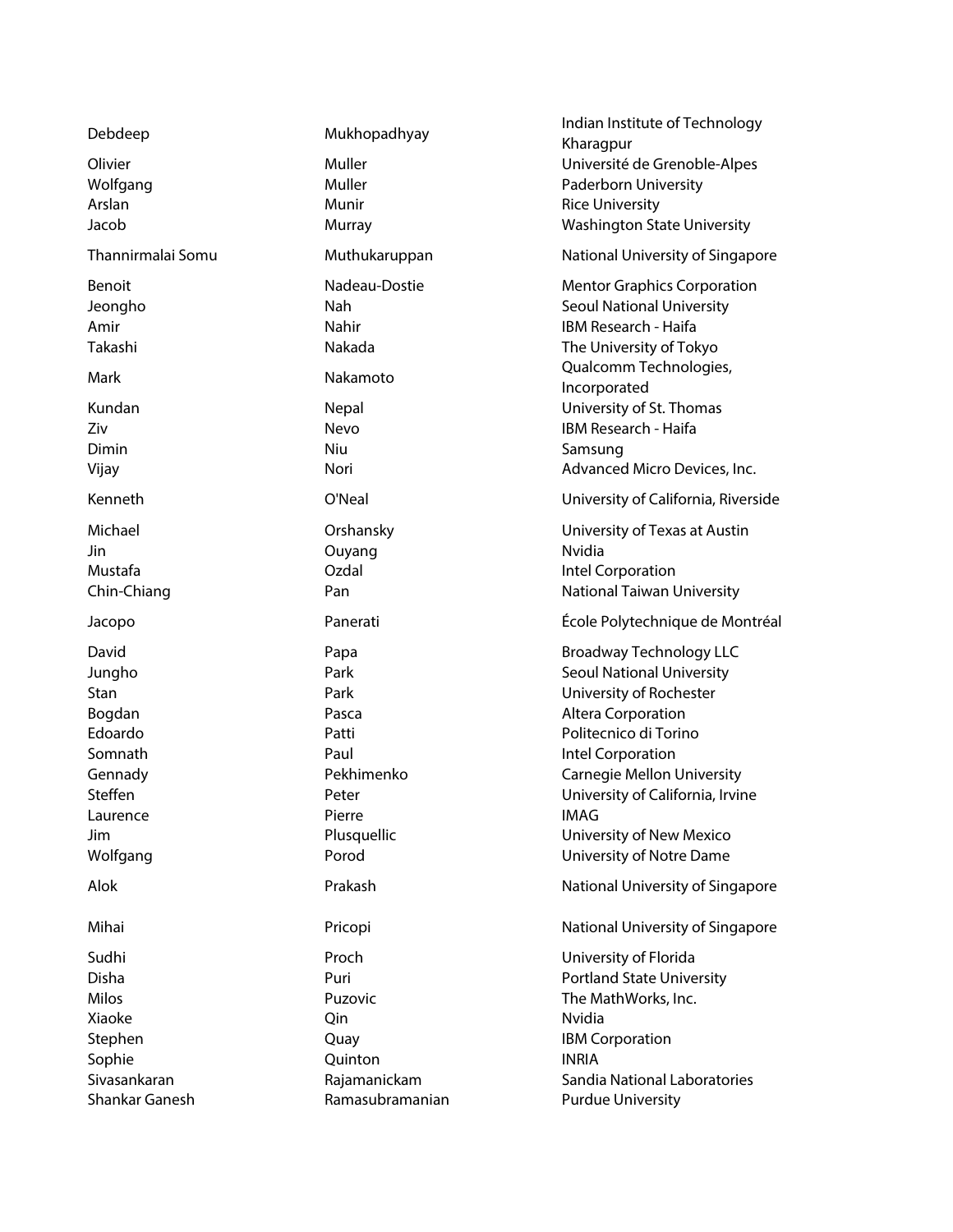| Shyam<br>Ashish      | Ramji<br>Ranjan  | <b>IBM Corporation</b><br><b>Purdue University</b>    |
|----------------------|------------------|-------------------------------------------------------|
| Ravishankar          | Rao              | Synopsys Inc.                                         |
| Emily                | Ratliff          | Advanced Micro Devices, Inc.                          |
| David                | Reid             | <b>Gold Standard Simulations</b><br>Limited           |
| Tiago                | Reimann          | <b>IBM Research</b>                                   |
| Shangping            | Ren              | Illinois Institute of Technology                      |
| Oscar                | Reparaz          | Katholieke Universiteit Leuven                        |
| Stefan               | Resmerita        | Chrona                                                |
| Michal               | Rimon            | IBM Systems and Technology<br>Group                   |
| Jason                | Rodgers          | <b>Toyota Technical Center</b>                        |
| Masoud               | Rostami          | <b>Rice University</b>                                |
| Simon                | Roth             | <b>Bosch Germany</b>                                  |
| Frédéric             | Rousseau         | Université de Grenoble-Alpes                          |
| Jarrod               | Roy              | <b>Broadway Technology LLC</b>                        |
| Scott                | Roy              | University of Glasgow                                 |
| Vladimir             | Rozic            | Katholieke Universiteit Leuven                        |
| Gagandeep            | Sachdev          | Advanced Micro Devices, Inc.                          |
| Bodhisatwa<br>Hassan | Sadhu<br>Salmani | <b>IBM Corporation</b><br><b>Howard University</b>    |
| Prahlad              | Sampath          | The MathWorks India                                   |
|                      |                  |                                                       |
| Rui                  | Santos           | National University of Singapore                      |
| Alessandro           | Sassone          | Politecnico di Torino                                 |
| Alessandro           | Sassone          | Politecnico di Torino                                 |
| <b>Dries</b>         | Schellekens      | Katholieke Universiteit Leuven                        |
| Julien               | Schmaltz         | Eindhoven University of                               |
|                      |                  | Technology                                            |
| Herman               | Schmit           | Altera Corporation                                    |
| Marc                 | Schoenauer       | <b>INRIA</b>                                          |
| James                | Schultz<br>Sen   | <b>Mentor Graphics Corporation</b>                    |
| Shreyas              |                  | Intel Corporation<br><b>Seoul National University</b> |
| Bojun<br>Jae-sun     | Seo<br>Seo       | Arizona State University                              |
| Vivek                | Seshadri         | <b>Carnegie Mellon University</b>                     |
| Balasubramanian      | Sethuraman       | Calypto Design Systems, Inc.                          |
| Shi                  | Sha              | Florida International University                      |
| Shveta               | Sharma           | <b>Mentor Graphics Corporation</b>                    |
| Chris                | Shaver           | University of California, Berkeley                    |
|                      |                  |                                                       |
| Shuhichi             | Shimizu          | IBM Research - Haifa                                  |
| Shuhichi             | Shimizu          | <b>IBM Research - Haifa</b>                           |
| Donghwa              | Shin             | Politecnico di Torino                                 |
| Donghwa              | Shin             | Politecnico di Torino                                 |
| Joseph               | Shinnerl         | <b>Mentor Graphics Corporation</b>                    |
| Gil                  |                  |                                                       |
| Gil                  | Shurek<br>Shurek | <b>IBM Corporation</b><br>IBM Research - Haifa        |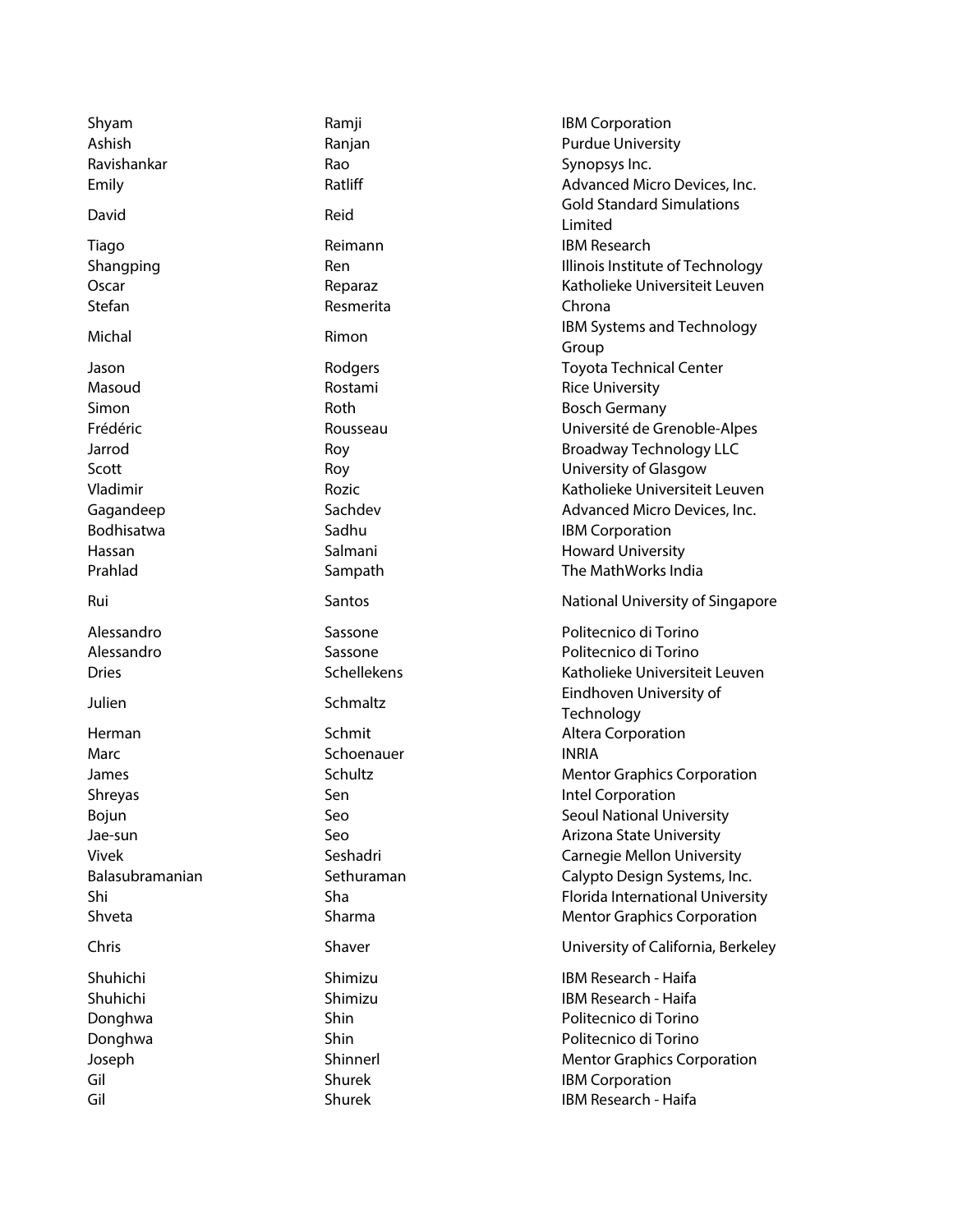| Gil            | Shurek           | IBM Research - Haifa               |
|----------------|------------------|------------------------------------|
| Amit           | Singh            | National University of Singapore   |
| Amith          | Singhee          | <b>IBM Corporation</b>             |
| Frank          | Slomka           | <b>Ulm University</b>              |
| Alexander      | Smirnov          | Calypto Design Systems, Inc.       |
| Vitali         | Sokhin           | IBM Research - Haifa               |
| Ebrahim        | Songhori         | <b>Rice University</b>             |
| Tom            | Springer         | University of California, Irvine   |
| Sadagopan      | Srinivasan       | Advanced Micro Devices, Inc.       |
| Todor          | Stefanov         | Leiden University                  |
| Christos       | Strydis          | <b>Erasmus Medical Center</b>      |
|                | Subramanian      |                                    |
| Lavanya        |                  | <b>Carnegie Mellon University</b>  |
| Wei-Tsun       | Sun              | <b>INRIA</b>                       |
| Rohit          | Sunkam Ramanujam | Juniper Networks                   |
| Stephen        | Sunter           | <b>Mentor Graphics Corporation</b> |
| <b>Baris</b>   | Taskin           | <b>Drexel University</b>           |
| Mark           | Tehranipoor      | University of Connecticut          |
| Valerio        | Tenace           | Politecnico di Torino              |
| Tuan           | Thanh            | <b>Seoul National University</b>   |
| Heidi          | Thornquist       | Sandia National Laboratories       |
| Mitch          | Thornton         | Southern Methodist University      |
| Amit R         | Trivedi          | Georgia Institute of Technology    |
| Hans           | Tsai             | <b>Mentor Graphics Corporation</b> |
| Elena          | Tsanko           | IBM Research - Haifa               |
| Che-Wei        | Tsao             | National Taiwan University         |
| Koichi         | Ueda             | <b>Toyota Technical Center</b>     |
| Ramakrishna    | Upadrasta        | Indian Institute of Science        |
| Hiroyuki       | Usui             | <b>Carnegie Mellon University</b>  |
| <b>Babette</b> | van Antwerpen    | Altera Corporation                 |
| Anthony        | Van Herrewege    | Katholieke Universiteit Leuven     |
| Augusto        | Vega             | <b>IBM Corporation</b>             |
| Swagath        | Venkataramani    | <b>Purdue University</b>           |
| Rangharajan    | Venkatesan       | <b>Purdue University</b>           |
| Nandita        | Vijaykumar       | <b>Carnegie Mellon University</b>  |
|                |                  | Massachusetts Institute of         |
| Jorge          | Villena          | Technology                         |
| Sara           | Vinco            | Politecnico di Torino              |
| Giovanni       | Vitale           | STMicroelectronics                 |
| Alexander      | Volkov           | <b>Mentor Graphics Corporation</b> |
| Chen           | Wang             | <b>Mentor Graphics Corporation</b> |
| Fa             | Wang             | <b>Carnegie Mellon University</b>  |
| Hui            |                  | <b>Carnegie Mellon University</b>  |
|                | Wang             |                                    |
| Janet          | Wang             | University of Arizona              |
| Tao            | Wang             | Missouri University of Science and |
|                |                  | Technology                         |
| Tianyi         | Wang             | Florida International University   |
| Yaoguang       | Wei              | <b>IBM Corporation</b>             |